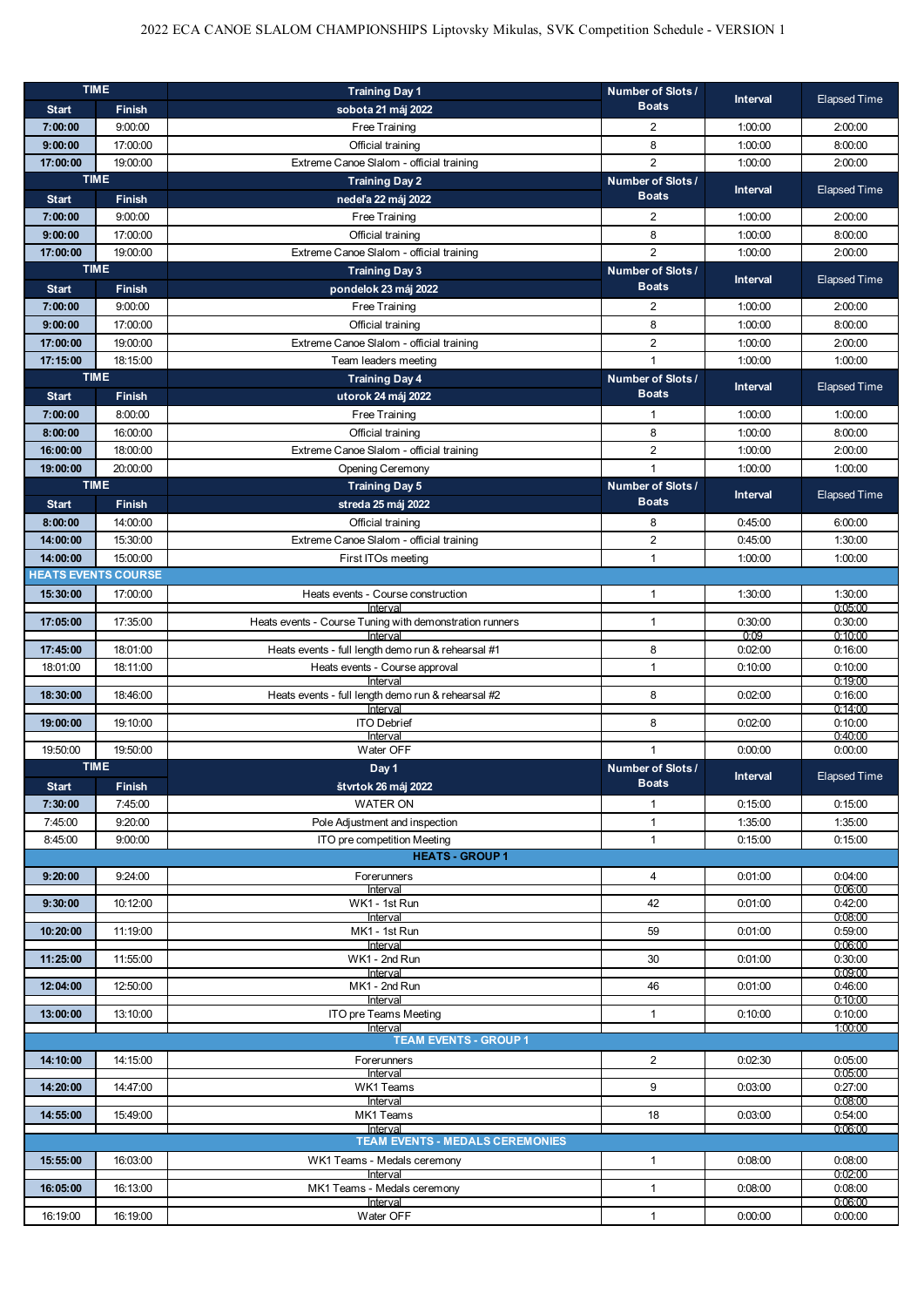| 16:19:00             | 16:34:00              | <b>ITO Debrief</b>                                                                                  | $\mathbf{1}$                      | 0:15:00            | 0:15:00                |
|----------------------|-----------------------|-----------------------------------------------------------------------------------------------------|-----------------------------------|--------------------|------------------------|
| 16:34:00             | 19:49:00              | JOJ Cabling and TV Graphics interface                                                               |                                   | 3:15:00            | 3:15:00                |
| <b>Start</b>         | <b>TIME</b><br>Finish | Day 2<br>piatok 27 máj 2022                                                                         | Number of Slots /<br><b>Boats</b> | <b>Interval</b>    | <b>Elapsed Time</b>    |
| 7:45:00              | 8:05:00               | <b>WATER ON</b>                                                                                     | $\mathbf{1}$                      | 0:20:00            | 0:20:00                |
| 8:05:00              | 9:20:00               | Pole Adjustment and inspection                                                                      | $\mathbf{1}$                      | 1:15:00            | 1:15:00                |
| 8:45:00              | 9:00:00               | ITO pre competition Meeting                                                                         | $\mathbf{1}$                      | 0:15:00            | 0:15:00                |
|                      |                       | <b>HEATS - GROUP 2</b>                                                                              |                                   |                    |                        |
| 9:20:00              | 9:24:00               | Forerunners                                                                                         | 4                                 | 0:01:00            | 0:04:00                |
| 9:30:00              | 10:04:00              | Interval<br>WC1 - 1st Run                                                                           | 34                                | 0:01:00            | 0.06:00<br>0:34:00     |
|                      |                       | Interval                                                                                            |                                   |                    | 0.06:00                |
| 10:10:00             | 10:49:00              | MC1 - 1st Run<br>Interval                                                                           | 39                                | 0:01:00            | 0:39:00<br>0.06.00     |
| 10:55:00             | 11:14:00              | WC1 - 2nd Run<br>Interval                                                                           | 19                                | 0.01:00            | 0:19:00<br>0:06:00     |
| 11:20:00             | 11:44:00              | MC1 - 2nd Run                                                                                       | 24                                | 0.01:00            | 0:24:00                |
|                      |                       | Interval<br><b>TEAM EVENTS - GROUP 2</b>                                                            |                                   |                    | 1:16:00                |
| 13:00:00             | 13:05:00              | Forerunners                                                                                         | 2                                 | 0:02:30            | 0:05:00                |
|                      |                       | Interval                                                                                            |                                   |                    | 0:05:00                |
| 13:10:00             | 13:37:00              | WC1 Teams<br>Interval                                                                               | 9                                 | 0:03:00            | 0:27:00<br>0.05:00     |
| 13:42:00             | 14:12:00              | MC1 Teams                                                                                           | 10                                | 0:03:00            | 0:30:00                |
|                      |                       | Interval<br><b>TEAM EVENTS - MEDALS CEREMONIES</b>                                                  |                                   |                    | 0.08:00                |
| 14:20:00             | 14:28:00              | WC1 Teams - Medals ceremony                                                                         | 1                                 | 0:08:00            | 0.08:00                |
|                      |                       | Interval                                                                                            |                                   |                    | 0:00:00                |
| 14:28:00             | 14:36:00              | MC1 Teams - Medals ceremony<br>Interval                                                             | $\mathbf{1}$                      | 0:08:00            | 0:08:00<br>0:04:00     |
| 14:40:00             | 14:55:00              | ITO Debrief / Finals Positions                                                                      | $\mathbf{1}$                      | 0:15:00            | 0:15:00                |
|                      |                       | <b>FINALS EVENTS COURSE</b>                                                                         |                                   |                    |                        |
| 14:40:00             | 15:40:00              | Finals events - Course construction                                                                 | $\mathbf{1}$                      | 1:00:00            | 1:00:00                |
| 15:45:00             | 16:15:00              | Interval<br>Finals events - Course Tuning with demonstration runners                                | $\mathbf{1}$                      | 0:30:00            | 0:05:00<br>0:30:00     |
|                      |                       | Interval                                                                                            |                                   |                    | 0:10:00                |
| 16:25:00<br>17:00:00 | 16:41:00<br>17:10:00  | Finals events - full length demo run & rehearsal #1<br>JOJ Televeions Problem Solving & fine tuning | 8<br>1                            | 0:02:00<br>0:10:00 | 0:16:00<br>0:10:00     |
| 16:41:00             | 16:51:00              | Finals events - Course approval                                                                     | $\mathbf{1}$                      | 0:10:00            | 0:10:00                |
|                      |                       | Interval                                                                                            |                                   |                    | 0:19:00                |
| 17:10:00             | 17:26:00              | Finals events - full length demo run & rehearsal #2<br>Interval                                     | 8                                 | 0:02:00            | 0:16:00<br>0:04:00     |
| 17:30:00             | 17:45:00              | <b>ITO Debrief</b>                                                                                  | $\mathbf{1}$                      | 0:15:00            | 0:15:00                |
| 18:30:00             | 18:30:00              | Interval<br>Water OFF                                                                               | $\mathbf{1}$                      | 0:00:00            | 1:04:00<br>0:00:00     |
|                      | <b>TIME</b>           | Day 3                                                                                               | Number of Slots /                 |                    |                        |
| <b>Start</b>         | <b>Finish</b>         | sobota 28 máj 2022                                                                                  | <b>Boats</b>                      | <b>Interval</b>    | <b>Elapsed Time</b>    |
| 7:30:00              | 7:50:00               | <b>WATER ON</b>                                                                                     | $\mathbf{1}$                      | 0.20:00            | 0:20:00                |
| 7:50:00              | 8:40:00               | Pole Adjustment and inspection                                                                      | $\mathbf{1}$                      | 0:50:00            | 0:50:00                |
| 8:15:00              | 8:30:00               | ITO pre competition Meeting                                                                         | $\mathbf{1}$                      | 0:15:00            | 0:15:00                |
|                      |                       | <b>SEMI FINAL &amp; FINAL - GROUP 1</b>                                                             |                                   |                    |                        |
| 8:40:00              | 8:48:00               | Forerunners<br>Interval                                                                             | $\overline{4}$                    | 0:02:00            | 0:08:00<br>0:17:00     |
| 9:00:00              | 9:05:00               | <b>Opening TV Titles</b>                                                                            | $\mathbf{1}$                      | 0:05:00            | 0:05:00                |
| 9:05:00              | 9:25:00               | WK1 - Semi-final 20 - 11<br>Interval                                                                | 10 <sup>1</sup>                   | 0:02:00            | 0:20:00<br>0.01:00     |
| 9:26:00              | 9:36:00               | WK1 - Semi-final 10 - 6                                                                             | 5 <sup>5</sup>                    | 0.02:00            | 0:10:00                |
| 9:37:00              | 9:47:00               | Interval<br>WK1 - Semi-final 5 - 1                                                                  | 5 <sup>5</sup>                    | 0.02:00            | 0.01:00<br>0:10:00     |
|                      |                       | <u>TV Summarv</u><br>TV Break                                                                       |                                   |                    | $0.02:00$<br>$0.01:00$ |
|                      |                       | TV Introduction                                                                                     |                                   |                    | 0:04:00                |
| 9:54:00              | 10:14:00              | MK1 - Semi-final 30-21<br>Interval                                                                  | 10 <sup>10</sup>                  | 0.02:00            | 0:20:00<br>0:01:00     |
| 10:15:00             | 10:35:00              | MK1 - Semi-final 20 - 11                                                                            | 10 <sup>10</sup>                  | 0.02:00            | 0:20:00                |
| 10:36:00             | 10:46:00              | Interval<br>MK1 - Semi-final 10 - 6                                                                 | 5 <sup>5</sup>                    | 0.02:00            | 0.01:00<br>0:10:00     |
|                      |                       | Interval                                                                                            |                                   |                    | 0:01:00                |
| 10:47:00             | 10:57:00              | MK1 - Semi-final 5 - 1<br>TV Summarv                                                                | 5 <sup>5</sup>                    | 0:02:00            | 0:10:00                |
| 12:00:00             | 12:06:00              | Interval                                                                                            | $\mathbf{1}$                      | 0.06:00            | 0:03:00<br>1:00:00     |
| 12:06:00             | 12:18:30              | <b>Opening TV Titles</b><br><b>WK1 Final 10 - 6</b>                                                 | 5 <sup>5</sup>                    | 0.02:30            | 0:06:00<br>0:12:30     |
|                      |                       | Interval                                                                                            |                                   |                    | 0.01:30                |
| 12:20:00             | 12:32:30              | <b>WK1 Final 5 - 1</b>                                                                              | $5\overline{)}$                   | 0:02:30            | 0:12:30                |
|                      |                       | Interview with winner<br>TV Reactions                                                               |                                   |                    | $0.01:30$<br>$0.02:00$ |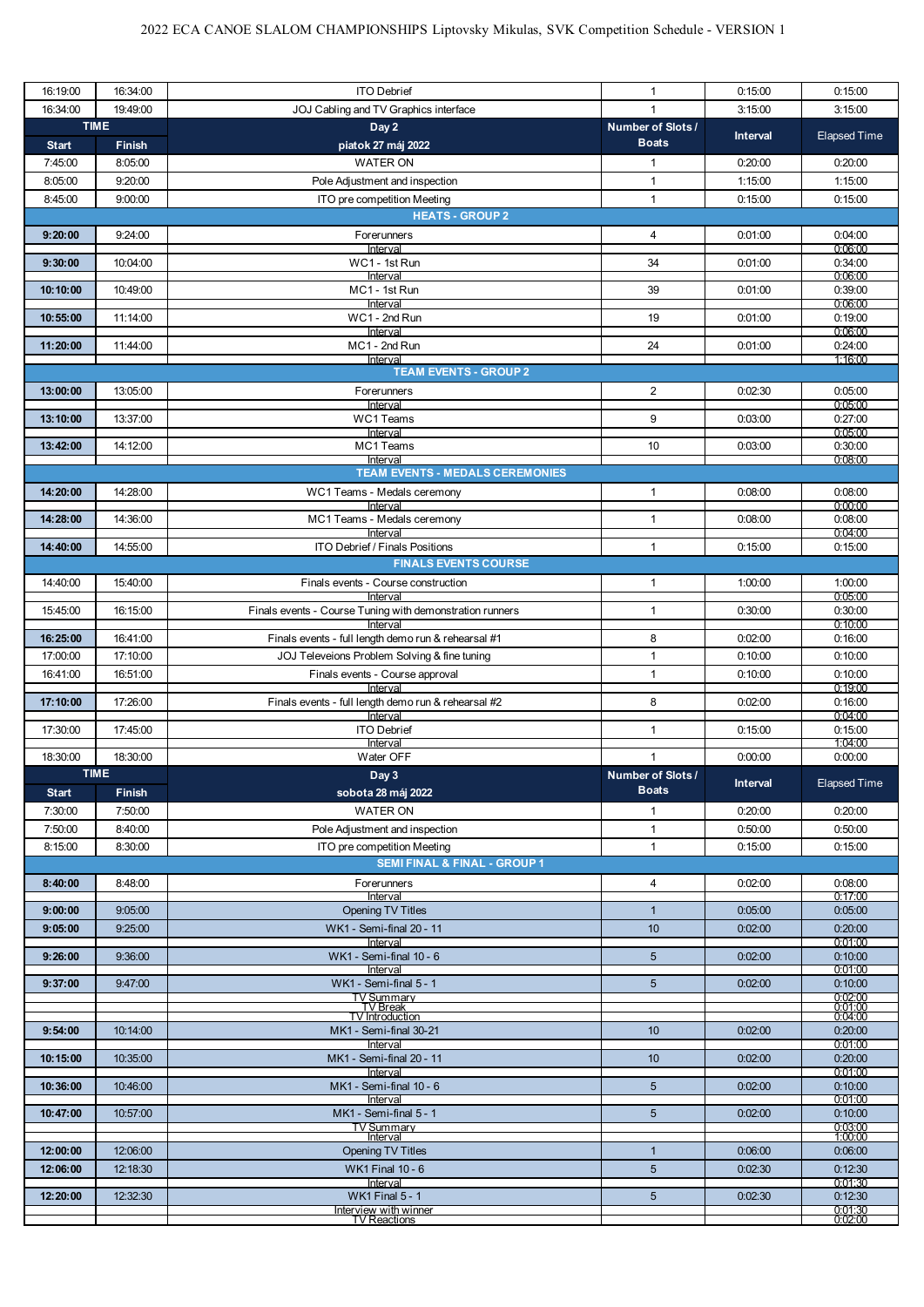|              |                              | <b>TV Break</b><br>TV Introduction                               |                                   |                 | $\begin{array}{c} 0.01.00 \ 0.04.00 \end{array}$ |
|--------------|------------------------------|------------------------------------------------------------------|-----------------------------------|-----------------|--------------------------------------------------|
| 12:41:00     | 12:53:30                     | MK1 Final 15 - 10                                                | 5                                 | 0:02:30         | 0:12:30                                          |
| 12:55:00     | 13:07:30                     | Interval<br><b>WK1 Final 10 - 6</b>                              | 5                                 | 0:02:30         | 0.01:30<br>0:12:30                               |
|              |                              | Interval                                                         |                                   |                 | 0:01:30                                          |
| 13:09:00     | 13:21:30                     | <b>WK1 Final 5 - 1</b>                                           | 5                                 | 0:02:30         | 0:12:30                                          |
|              |                              | Interview with winner<br>TV Reactions<br>TV Montage              |                                   |                 | $0.01:30$<br>$0.02:00$<br>$0.02:00$              |
|              |                              | <b>MEDALS CEREMONIES - GROUP 1</b>                               |                                   |                 |                                                  |
| 13:27:00     | 13:35:00                     | WK1 - Medals ceremony<br>Interval                                | 1                                 | 0:08:00         | 0:08:00<br>0.00:00                               |
| 13:35:00     | 13:43:00                     | MK1 - Medals ceremony                                            | $\mathbf{1}$                      | 0.08:00         | 0:08:00                                          |
| 13:45:00     | 14:00:00                     | TV Close down<br>ITO Debrief / Extreme Judge Positions           | $\mathbf{1}$                      | 0:15:00         | 0:02:00<br>0:15:00                               |
| 13:45:00     | 15:05:00                     | Move Finals Course to Bank, Erect Time Trials gates              | $\mathbf{1}$                      | 1:45:00         | 1:20:00                                          |
|              |                              | Interval<br><b>EXTREME CANOE SLALOM - Tiime Trials</b>           |                                   |                 | 0:25:00                                          |
| 15:30:00     | 15:34:00                     | Forerunners                                                      | 4                                 | 0:01:00         | 0:04:00                                          |
|              |                              | Interval                                                         |                                   |                 | 0:06:00                                          |
| 15:40:00     | 16:07:45                     | WX1 - Time Trials<br>Interval                                    | 37                                | 0:00:45         | 0.27:45<br>0:02:15                               |
| 16:10:00     | 16:48:15                     | MX1 - Time Trials                                                | 51                                | 0:00:45         | 0:38:15                                          |
| 17:00:00     | 18:40:00                     | Interval<br>Reinstate Finals Course                              |                                   |                 | 0:11:45<br>1:40:00                               |
| 17:00:00     | 17:15:00                     | <b>ITO Debrief</b>                                               | 1                                 | 0:15:00         | 0:15:00                                          |
| 18:40:00     | 18:40:00                     | Water OFF                                                        | $\mathbf{1}$                      | 0:00:00         | 0:00:00                                          |
| <b>Start</b> | <b>TIME</b><br><b>Finish</b> | Day 4<br>nedeľa 29 máj 2022                                      | Number of Slots /<br><b>Boats</b> | <b>Interval</b> | <b>Elapsed Time</b>                              |
| 7:00:00      | 7:20:00                      | <b>WATER ON</b>                                                  | 1                                 | 0:20:00         | 0:20:00                                          |
| 7:20:00      | 8:40:00                      | Pole Adjustment and inspection                                   | $\mathbf{1}$                      | 1:20:00         | 1:20:00                                          |
| 8:15:00      | 8:30:00                      | ITO pre competition Meeting                                      | $\mathbf{1}$                      | 0:15:00         | 0:15:00                                          |
|              |                              | <b>SEMI FINAL &amp; FINAL - GROUP 2</b>                          |                                   |                 |                                                  |
| 8:40:00      | 8:48:00                      | Forerunners<br>Interval                                          | 4                                 | 0:02:00         | 0:08:00<br>0:17:00                               |
| 9:00:00      | 9:05:00                      | <b>Opening TV Titles</b>                                         | $\mathbf{1}$                      | 0:05:00         | 0:05:00                                          |
| 9:00:00      | 9:05:00                      | <b>Opening TV Titles</b>                                         | $\mathbf{1}$                      | 0:05:00         | 0:05:00                                          |
| 9:05:00      | 9:25:00                      | WC1 - Semi-final 20 - 11<br>Interval                             | 10                                | 0:02:00         | 0:20:00<br>0:01:00                               |
| 9:26:00      | 9:36:00                      | WC1 - Semi-final 10 - 6                                          | 5                                 | 0:02:00         | 0:10:00                                          |
| 9:37:00      | 9:47:00                      | Interval<br>WC1 - Semi-final 5 - 1                               | 5 <sup>5</sup>                    | 0:02:00         | 0:01:00<br>0:10:00                               |
|              |                              | TV Summarv                                                       |                                   |                 | 0:02:00<br>0.01:00                               |
|              |                              | TV Break<br><b>TV</b> Introduction                               |                                   |                 | 0.05:00                                          |
| 9:55:00      | 10:15:00                     | MC1 - Semi-final 20 - 11<br>Interval                             | 10                                | 0:02:00         | 0:20:00<br>0:01:00                               |
| 10:16:00     | 10:26:00                     | MC1 - Semi-final 10 - 6                                          | $5\phantom{.0}$                   | 0:02:00         | 0:10:00                                          |
| 10:27:00     | 10:37:00                     | Interval<br>MC1 - Semi-final 5 - 1                               | 5 <sup>5</sup>                    | 0.02:00         | 0:01:00<br>0:10:00                               |
|              |                              | TV Summarv<br>Interval                                           |                                   |                 | 0:03:00<br>1:20:00                               |
| 12:00:00     | 12:07:00                     | <b>Opening TV Titles</b>                                         | $\mathbf{1}$                      | 0:07:00         | 0:07:00                                          |
| 12:07:00     | 12:19:30                     | <b>WC1 Final 10 - 6</b>                                          | 5 <sup>5</sup>                    | 0.02:30         | 0:12:30                                          |
| 12:21:00     | 12:33:30                     | Interval<br><b>WC1 Final 5 - 1</b>                               | 5 <sup>5</sup>                    | 0.02:30         | 0:01:30<br>0:12:30                               |
|              |                              | nterview with winner                                             |                                   |                 | 0:01:30                                          |
|              |                              | TV Reactions<br>TV Break<br><b>TV</b> Introduction               |                                   |                 | $\frac{0.02:00}{0.01:00}$<br>0.04:00             |
| 12:42:00     | 12:54:30                     | <b>MC1 Final 10 - 6</b>                                          | 5 <sup>5</sup>                    | 0:02:30         | 0:12:30                                          |
| 12:56:00     | 13:08:30                     | Interval<br><b>MC1 Final 5 - 1</b>                               | 5                                 | 0.02:30         | 0:01:30<br>0:12:30                               |
|              |                              | nterview with winner                                             |                                   |                 | 0.01:30<br>0.02:00                               |
|              |                              | TV Reactions<br>TV Montage<br><b>MEDALS CEREMONIES - GROUP 2</b> |                                   |                 | 0:02:00                                          |
| 13:14:00     | 13:21:00                     | WC1 - Medals ceremony                                            | $\mathbf{1}$                      | 0.07:00         | 0.07:00                                          |
|              |                              | Interval                                                         |                                   |                 | 0:00:00                                          |
| 13:21:00     | 13:28:00                     | MC1 - Medals ceremony<br><b>TV Closing</b>                       | $\mathbf{1}$                      | 0.07:00         | 0.07:00<br>0.02:00                               |
| 13:30:00     | 14:40:00                     | Set Extreme Slalom Course                                        | $\mathbf{1}$                      | 1:10:00         | 1:10:00                                          |
|              |                              | <b>EXTREME CANOE SLALOM - Quarter final</b>                      |                                   |                 |                                                  |
| 14:40:00     | 14:46:00                     | Forerunners                                                      | 2                                 | 0:03:00         | 0:06:00<br>0:14:00                               |
| 15:00:00     | 15:05:00                     | Interval<br>TV Introduction to Extreme Slalom                    |                                   |                 | 0:05:00                                          |
| 15:05:00     | 15:17:00                     | WX1 - Quarter final                                              | $\overline{4}$                    | 0.03:00         | 0:12:00                                          |
|              |                              | Interval                                                         |                                   |                 | 0:01:00                                          |